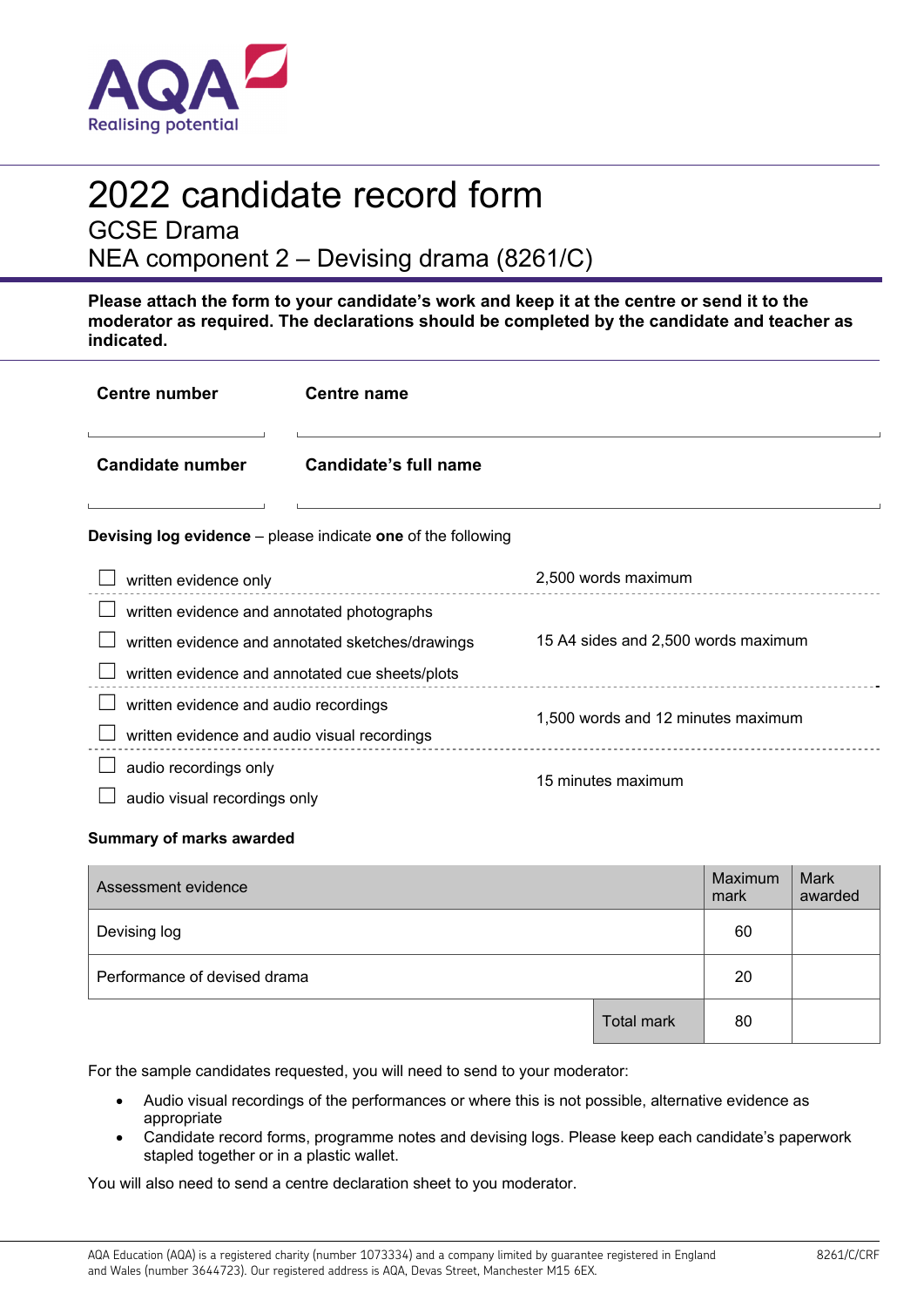Work submitted for assessment **must** be the candidate's own. If candidates copy work, allow candidates to copy from them, or cheat in any other way, they may be disqualified.

#### **Candidate declaration**

Have you received help/information from anyone **other than** subject teacher(s) to produce this work?

☐ No ☐ Yes *(give details below or on a separate sheet if necessary).*

Please list below any books, leaflets or other materials (eg DVDs, software packages, internet information) used to complete this work **not** acknowledged in the work itself. Presenting materials copied from other sources **without acknowledgement** is regarded as deliberate deception.

We may use examples of candidate's work for standardisation or training purposes. Please see our privacy notice for more information on how we use assessment data and on your rights under data privacy legislation.

I have read and understood the above. I confirm I produced the attached work without assistance other than that which is acceptable under the scheme of assessment.

Candidate signature. **Example 2** Date

## **Teacher declaration**

| Details of additional assistance given<br>Record here details of any assistance given to this candidate which is beyond that given to the class as a whole<br>and beyond that described in the specification (continue on a separate sheet if necessary). |
|-----------------------------------------------------------------------------------------------------------------------------------------------------------------------------------------------------------------------------------------------------------|
|                                                                                                                                                                                                                                                           |
|                                                                                                                                                                                                                                                           |
|                                                                                                                                                                                                                                                           |
| I confirm the candidate's work was conducted under the conditions laid out by the specification.                                                                                                                                                          |

I confirm the candidate's work was conducted under the conditions laid out by the specification.

I have authenticated the candidate's work and am satisfied (to the best of my knowledge) that the work produced is solely that of the candidate.

Teacher signature. The pate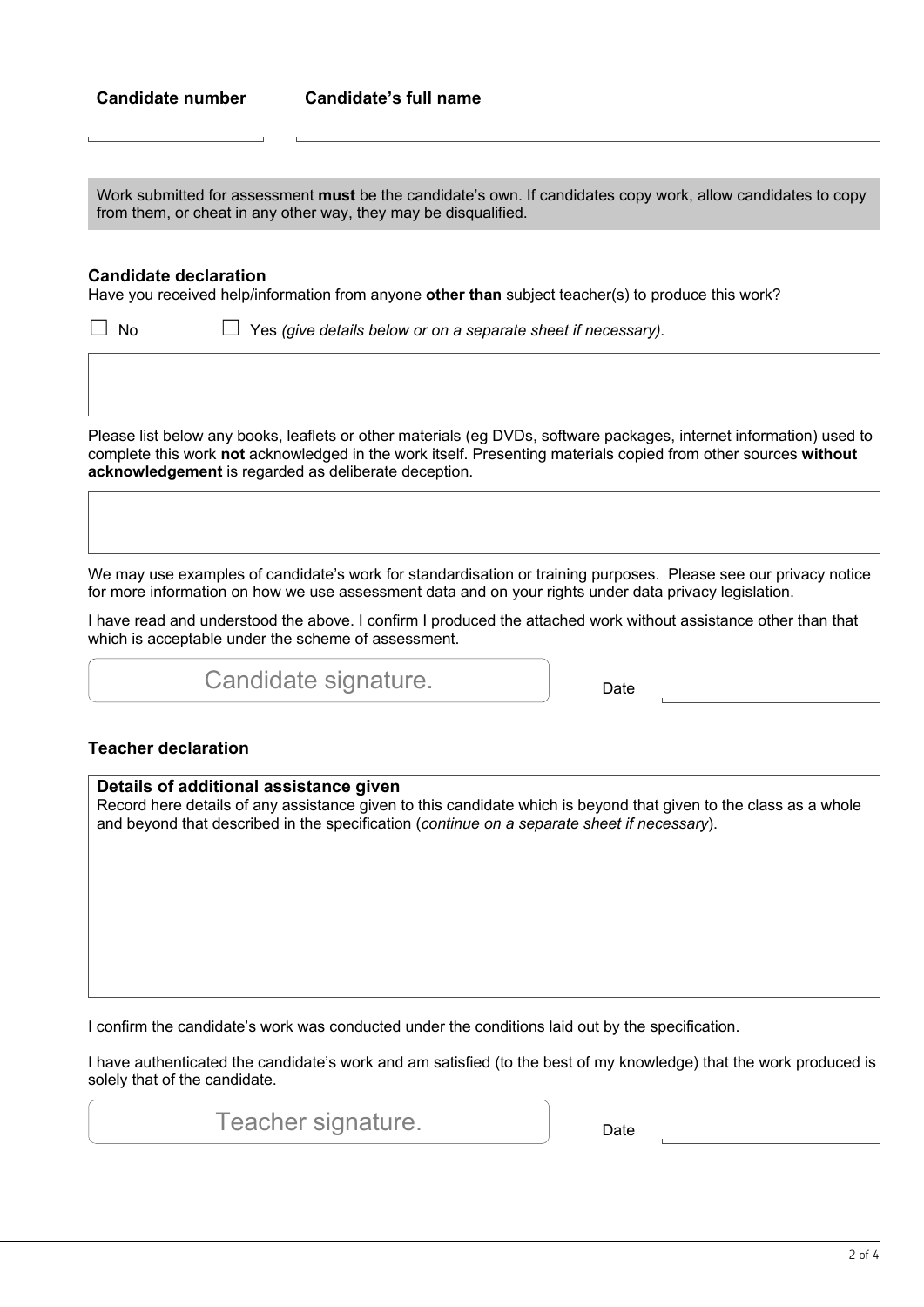$\mathbf{L}$ 

### **Mark breakdown – Devising log**

 $\mathbf{r}$ 

 $\mathbf{L}$ 

Please remember to apply the marking criteria to the requirements of the devising log.

□ Pease tick/select this box if you have annotated the candidate's work rather than adding comments below

| Section of log                                                                                                                                                                                                                                                                                                                                                                                                                                                                                                                                                  | Mark | Comments to support mark<br>(optional if work is annotated) |
|-----------------------------------------------------------------------------------------------------------------------------------------------------------------------------------------------------------------------------------------------------------------------------------------------------------------------------------------------------------------------------------------------------------------------------------------------------------------------------------------------------------------------------------------------------------------|------|-------------------------------------------------------------|
| Section 1 - Response to a stimulus (AO1)<br>The student must explain:<br>their initial response to the stimuli presented<br>$\bullet$<br>by the teacher and the stimulus they chose<br>the ideas, themes and settings they have<br>$\bullet$<br>considered for the devised piece in<br>response to the stimulus they chose<br>their research findings<br>$\bullet$<br>their own dramatic aims and intentions<br>$\bullet$<br>the dramatic aims and intentions of the<br>$\bullet$<br>piece as a whole.                                                          | /20  |                                                             |
| Section 2 - Development and collaboration<br>(AO1)<br>The student must explain:<br>how they developed and refined their own<br>$\bullet$<br>ideas and, if working in a group of 2-6, those<br>of the pair/group<br>how they developed and refined the piece in<br>$\bullet$<br>rehearsal<br>how they developed and refined their own<br>$\bullet$<br>theatrical skills during the devising process<br>how they responded to feedback<br>$\bullet$<br>how they as individuals used their refined<br>$\bullet$<br>theatrical skills and ideas in the final piece. | /20  |                                                             |
| Section 3 - Analysis and evaluation (AO4)<br>Students should analyse and evaluate:<br>how far they developed their theatrical skills<br>$\bullet$<br>the benefits they brought to the pair/group (if<br>$\bullet$<br>working in a group of 2-6) and the way in<br>which they positively shaped the outcome<br>the overall impact they had as individuals.<br>$\bullet$<br>Students should also analyse:<br>areas for further development (ie the<br>$\bullet$<br>aspects that didn't go as well as they'd<br>hoped).                                            | /20  |                                                             |
| Total (maximum 60)                                                                                                                                                                                                                                                                                                                                                                                                                                                                                                                                              |      |                                                             |